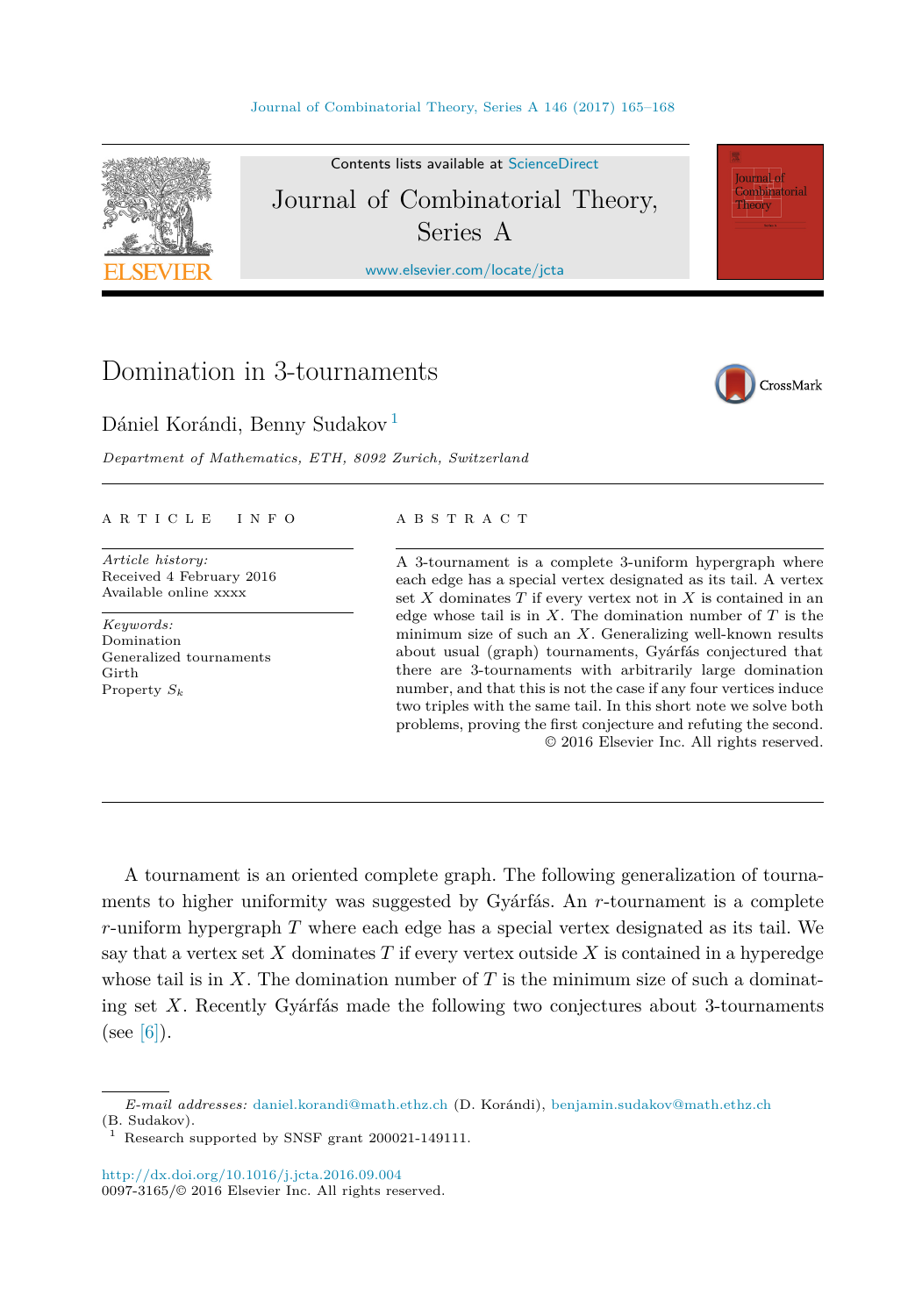Conjecture 1 *(Gyárfás).*

- *1. There are 3-tournaments with arbitrarily large domination number.*
- *2. The domination number of a 3-tournament such that any four of its vertices induce at least two edges with the same tail is bounded by a constant.*

These conjectures were motivated by analogous classic results about usual tournaments (see, e.g., [\[7\]\)](#page-3-0). Indeed, it is well known that an *n*-vertex tournament can have a domination number as large as  $(1 + o(1)) \log_2 n$ , e.g., random tournaments have this property. On the other hand, if any three vertices of a tournament induce two edges with the same tail, i.e., there are no cyclic triangles, then the tournament is transitive and thus has a dominating set of size 1.

In this short note we construct 3-tournaments of arbitrarily large domination number such that any four vertices induce at least two edges with the same tail. This proves the first conjecture and disproves the second.

The above conjectures turn out to be closely related to a problem about directed graphs. Recall that a directed graph has property  $S_k$  if every set of size  $k$  is dominated by some other vertex, i.e., for any set  $X$  of size  $k$ , there is a vertex  $v$  such that all  $k$ edges between *v* and *X* exist and are directed towards *X*. The girth of a digraph is the minimum length of a directed cycle in it. Myers conjectured in 2003 [\[8\]](#page-3-0) that every digraph satisfying *S*<sup>2</sup> has girth bounded by an absolute constant. A similar conjecture was later made in [\[3\],](#page-3-0) motivated by algorithmic game theory. These conjectures were recently disproved by Anbalagan, Huang, Lovett, Norin, Vetta and Wu [\[1\]](#page-3-0) (digraphs with property *S*<sup>2</sup> and girth four were constructed earlier in [\[2\]\)](#page-3-0). Their construction, which is based on a result of Haight  $[4]$  (see also  $[9]$ ) in additive number theory, establishes the following.

**Theorem 2** (11). For any k and l, there is a directed graph of girth at least l that has *property Sk.*

We will use this construction to resolve the above two problems about domination in 3-tournaments. Let *D* be a digraph of girth at least 4 on a vertex set *V* , and fix an arbitrary ordering of *V*. We define  $T<sub>D</sub>$  to be a 3-tournament on the same set *V* where the tail of each triple *A* in *T<sup>D</sup>* is selected as follows. Look at all the directed paths in *D*[*A*] of maximum length, and choose the tail of *A* to be the smallest (according to the ordering we fixed) of the starting vertices. Note that  $D[A]$  is acyclic, so this tail has indegree 0 in *D*[*A*]. The following result together with Theorem 2 proves the existence of 3-tournaments with large domination number, and answers both questions of Gyárfás.

**Theorem 3.** If D is a digraph of girth at least 4 with property  $S_k$ , then the tournament  $T<sub>D</sub>$  *has domination number at least*  $k + 1$ *. Furthermore, if D has girth at least* 5*, then any four vertices in T<sup>D</sup> induce two triples sharing the same tail.*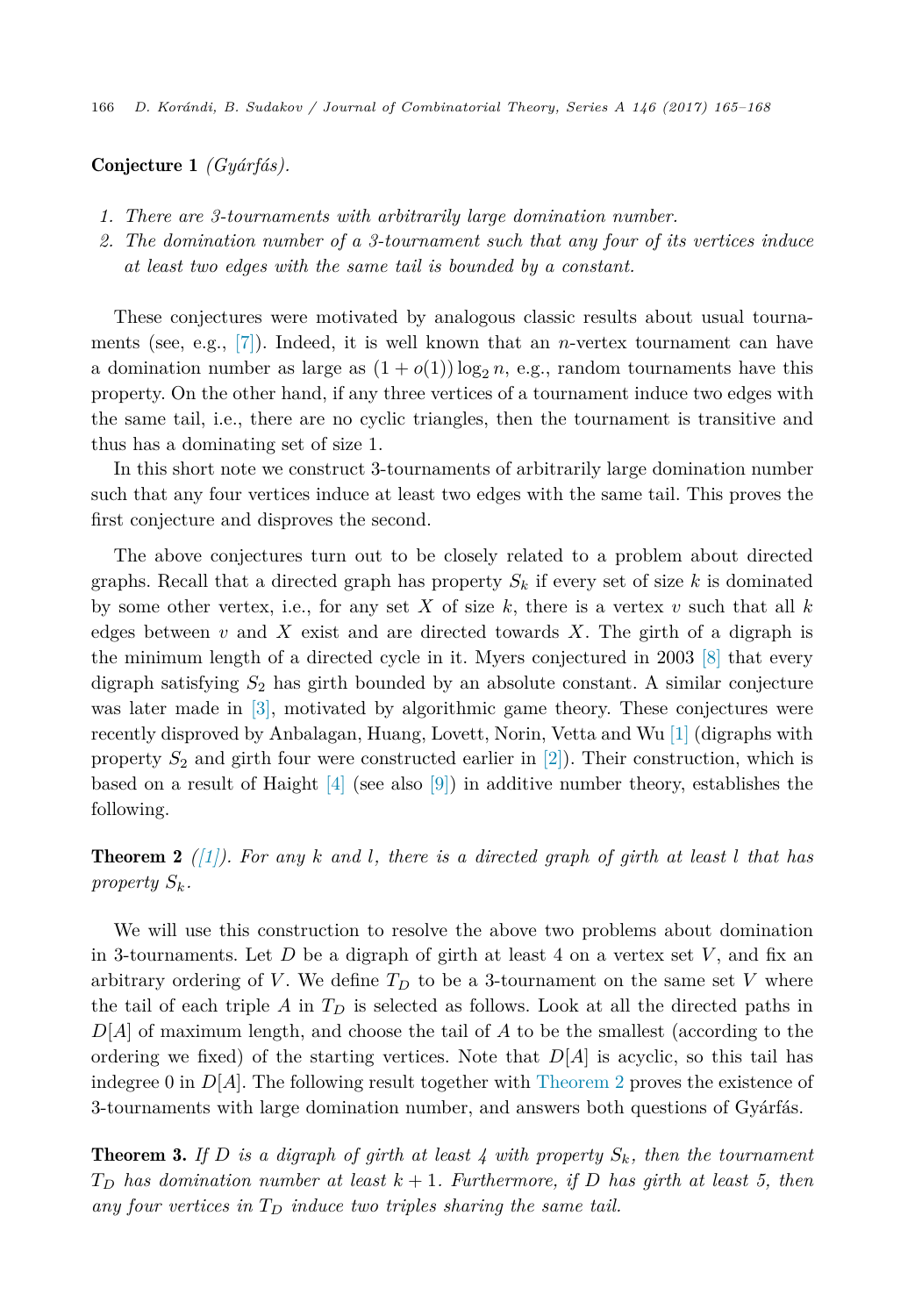**Proof.** Let *D* be a digraph of girth at least 4 with property  $S_k$ . Suppose there is a set *X* of size *k* that dominates  $T_p$ . Then by property  $S_k$ , there is a vertex  $v \in D$  such that all edges between *v* and *X* exist and are directed towards *X*. Since *X* dominates  $T<sub>D</sub>$ , and  $v$  in particular, there is a triple  $A$  containing  $v$  whose tail is in  $X$ . But this tail has non-zero indegree in  $D[A]$ , contradicting the definition of  $T_D$ . So the domination number of  $T_D$  is at least  $k+1$ .

Now suppose further that *D* has girth at least 5, and pick an arbitrary set *B* of four vertices. Then  $D[B]$  is acyclic. Let  $x \in B$  be the smallest among the starting vertices of the paths of maximum length in  $D[B]$ . If  $D[B]$  is empty then *x* is the tail of all three triples in  $T_D[B]$  touching it. Otherwise, let *xy* be the first edge of a path of maximum length in  $D[B]$ . Notice that there is no path of length 2 in  $D[B]$  ending at *y*, as that would give a path longer than the one starting at *x*. But then *x* is the tail of both triples in *B* containing *x* and *y*. Indeed, *z* could only be the tail of  $\{x, y, z\}$  if *zy* was an edge in *D* and *z* was smaller than *x* in the ordering, but that would contradict the choice of  $x$ .  $\Box$ 

## Remarks.

- The questions of Gyárfás can also be asked for higher uniformity. The analogous construction (with a bit more complicated argument) shows that the domination number of *r*-tournaments can be arbitrarily large, even when any *r*+1 vertices induce  $r/2$  hyperedges with the same tail. On the other hand, if any  $r + 1$  vertices induce *r* edges sharing the same tail then it is not hard to see that there is a dominating vertex. It might be interesting to determine the minimum *i* such that *i* induced edges with the same tail contained in every subset of size  $r+1$  imply a bounded domination number. We see that  $r/2 < i \leq r$ .
- It is also natural to ask how large the domination number of a 3-tournament *T* can be in terms of the number of vertices *n*. It is easy to show that domination number is always at most  $\log_2 n$ . Indeed, *T* contains a vertex *v* that is the tail of at least  $\binom{n}{3}/n \geq n^2/7$  triples. Such a *v* clearly dominates at least  $n/2$  vertices. Applying induction on the remaining vertices and adding *v* to the dominating set gives the above upper bound. On the other hand, the *k* in our construction inherits a very weak dependence on  $n \text{ from } [1]$  $n \text{ from } [1]$  and its number theoretic background. We only get a lower bound of polylog(log<sup>\*</sup> *n*), where log<sup>\*</sup> *n* is the number of times one needs to iterate the logarithm function to reduce *n* to a number  $\leq 1$ , leaving a huge gap between the bounds.
- The above-mentioned counterexample to the conjecture of Myers leads to another interesting question. How large can the girth be in an *n*-vertex digraph satisfying  $S_2$ ? The lower bound from [\[1\]](#page-3-0) has an order of magnitude polylog(log<sup>∗</sup> *n*), while a logarithmic upper bound is easy to show. The following result of the second author together with Eyal Lubetzky and Asaf Shapira [\[5\]](#page-3-0) gives an upper bound of  $O(\log \log n)$ .